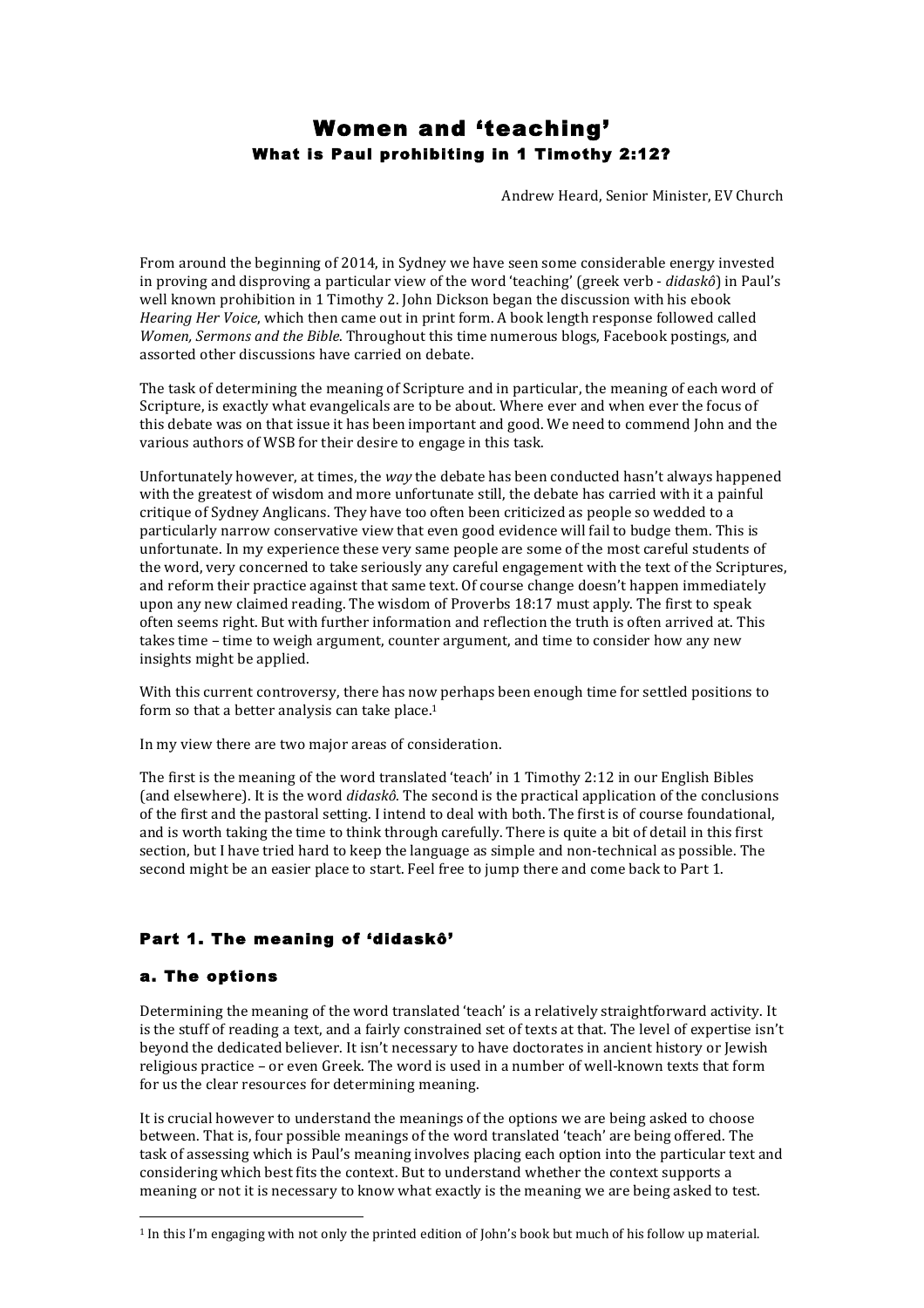So what are the four meanings and how do they differ?

1. The first is the broadest possible meaning (or probably better, application) of the word we translate as 'teach'. This broadest meaning would leave us concluding that Paul is prohibiting a woman from any activity that might lead a person to learn something. This would therefore mean Paul was prohibiting a woman from engaging in almost any and every speech activity since any act of speaking will cause a person to learn something.

All parties in this debate agree that this meaning (or application) is not the one Paul has in view when he gives his prohibition in 1 Tim 2. This is because either 1. 'teach' is only one of a number of speech acts and it is only 'teach' that is prohibited, or 2. Paul's encouragement of these other speech acts necessarily involves the speaker in some form of instruction  $-$  even if only at what might be called a low level. That Paul can commend some speech acts that might involve some level of educative impact and vet forbid another suggests that act forbidden is different to merely anything that educates.

All agree that the meaning or sense of the word translated 'teach' in 1 Tim 2:12 is narrower than this broadest possible meaning. It's a particular *kind* of 'teaching' that is being referred to.

The next three possible meanings (one offered by one of the authors of *Women, Sermons and the Bible* – Claire Smith; the other two offered by John) might be thought of as ranging from narrow (Claire's) to more narrow, to most narrow (John's two). That is, it might be thought that Claire's includes the other two proposed meanings and is just somewhat broader. Now, although there is something of this going on (John's are narrower than Claire's), there is actually a profoundly important difference between Claire's meaning and John's two meanings. Appreciating this is critical to properly assessing which of the meanings best represents Paul's meaning at 1 Tim 2:12.

2. Take Claire's proposal first. Her suggestion is that the particular kind of 'teaching' in 1 Tim 2:12 is 'the authoritative, formal, ongoing instruction of God's people, in God's truth, from God's word' so that they learn from it. This meaning is not as broad as 'any activity that instructs' – it is 'formal' and 'authoritative'. But it still within the normal range of meaning that the word 'teach' conveys. That is, it insists that whatever Paul meant by the word translated 'teach' it is still an *educative* activity, and so, 'teach' is an entirely appropriate translation.

John offers two meanings of the word translated 'teach'. These are only different from each other in that one encompasses and is less narrow than the other.

3. The first definition is in the foreground of John's writing, and the less narrow of the two. It is that the word translated 'teach' refers to the 'passing on and delivery of the apostolic deposit'. It is, says John, a near synonym of the technical term 'delivered' (or 'pass on' or 'lay down' - gk, *paradidômi* / *correlate paralambanô*) and is itself a technical term.<sup>2</sup>

Very important, and critical to John's position, is that the word isn't *educative*, at least not in essence. It doesn't include any kind of explaining – what we might think of as teaching someone something. It is delivering or handing on, where John means by those terms a narrow activity that is merely repeating a formally established set of words. $3$ 

For John, whatever the word translated 'teach' means it certainly isn't *explaining* a word that is already written down. This further narrowing is critically important. John pushes this point firmly - "'teaching' ... never means explaining and applying a Bible text".<sup>4</sup> This more particular exclusion is essential to John's argument because if it could be shown that the word translated

 $2$  p49, 50. John concedes that "teach" is not an "exact synonym" for "delivered", but nevertheless claims that in the Pastoral Epistles the vocabulary of teaching "stands in its place" (i.e. stands in the place of "delivered"), thus making them near synonyms.

<sup>&</sup>lt;sup>3</sup> In reference to two passages from Deuteronomy he says that "'teach' does not mean to *expound* or *explain*: it means to *transmit words intact*" (John's emphasis, p 31). He then identifies this as "exactly the

authoritative activity Paul restricts to certain men." This firmly identifies what John believes 'teach' in 2 Tim 2:12 means. It is an activity that does not mean expound or explain.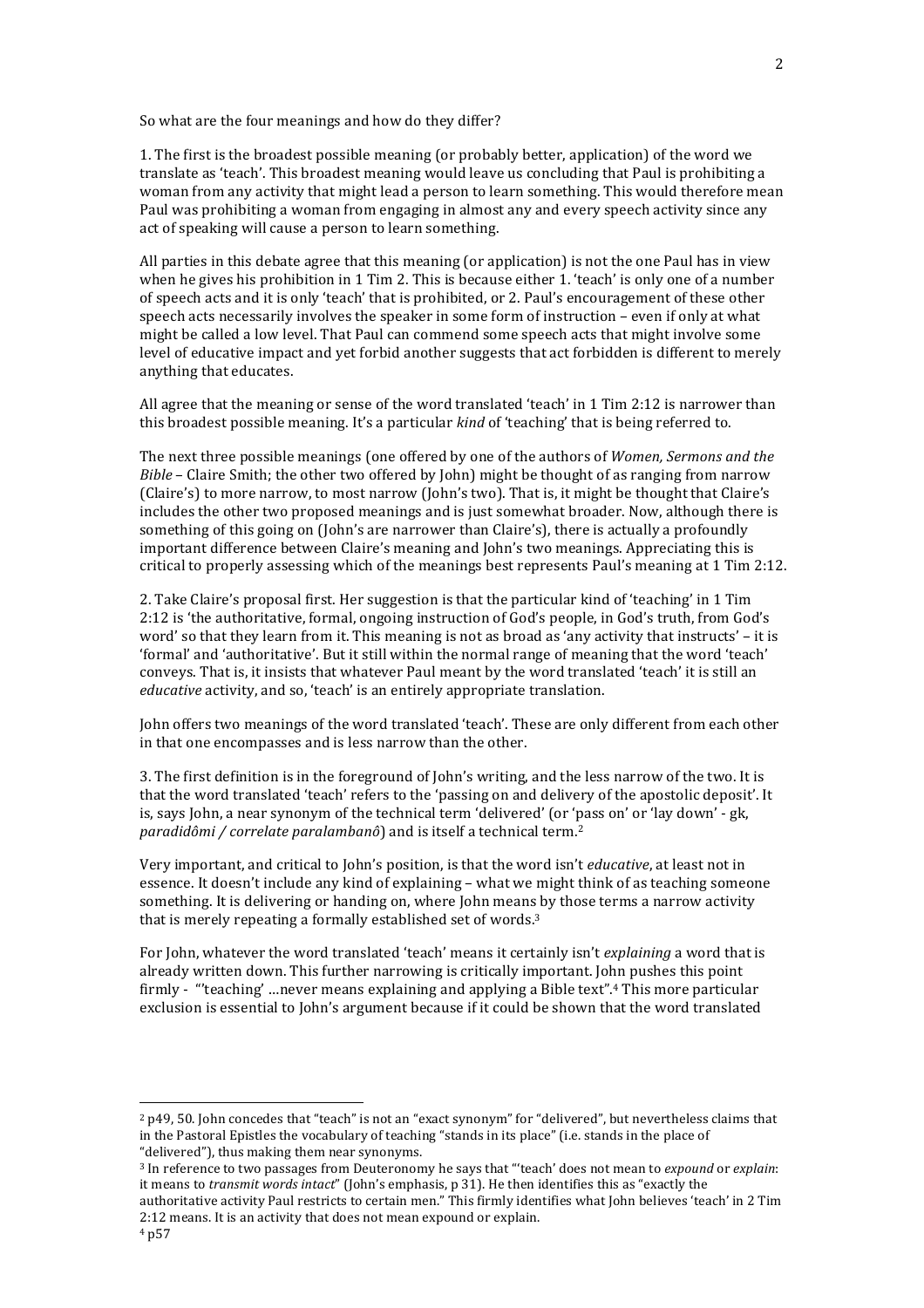'teach' *does* mean or include *exposition* or *explanation* of a text then his central thesis vanishes – the modern sermon *can be* 'teaching'.<sup>5</sup>

John's definition of *didaskô* is quite narrow. It is helpful to note that this isn't the first time a definition with similar wording to this has been offered.<sup>6</sup> However, the way he understands 'passing on' (that it doesn't include any sense of instruction or education) seems unique to John.<sup>7</sup>

4. Somewhat surprisingly John's book actually functions with another, different, more narrow definition of the word we translate 'teach'. In many place he says that 'teach' refers to passing on the *oral* traditions. 8

This may not immediately appear to be a different definition especially when it is clear that the apostolic tradition began its life as a spoken word (and so for a long time the two definitions corresponded). But John uses his first definition (defn 3) as a catch all for not only the oral stage of *passing on* but also the written stage. It is a broader definition. This becomes obvious in section 3.3 of his book.<sup>9</sup> The whole of this section makes the point that written material forms a proper part of the apostolic tradition. And by the end of the book it is clear that the apostolic traditions he keeps referring to are the written NT documents.

So when he makes these two statements in his book - "Teaching' in 1 Tim 2:12 refers to the preserving and laying down of the body of oral traditions first handed over by the apostles" and then says some pages later that "'teaching' in 1 Tim 2:12 refers to the preserving and laying down of the traditions of the apostles..." – he is really offering two different meanings of the word 'teach' in 1 Tim 2:12. One definition is very narrow (refers to oral only).<sup>10</sup> The other is less narrow (oral and written).

Noting this is important.

 

It explains some of the confusion in engaging with John's material – the confusion is in his work itself. And it explains some of the difficulty in critiquing his work. The definition keeps shifting as any critique is offered.

<sup>9</sup> p74

<sup>&</sup>lt;sup>5</sup> However, there is some confusion here, certainly in my mind, but possibly in John's as well? On page 35 he says that "teaching is not explaining a Bible text". This is of a piece with earlier statements that say that 'teach' does not mean to "*expound* or *explain*" (p31). But then after saying it is not explaining a Bible text, he says "it can involve both these things  $[$ 'explain' and 'apply']"! (p35). This is puzzling. Especially given the weight of his argumentation which clearly lands on the concept that the word we translate as 'teach' does *not* include explanation, exposition, application, or even comment (91). "Exposition and application", says John, are "ancillary activities" that "are more appropriately described as exhorting and prophesying..." (p90). They are not 'teaching'.

This paper will operate with the position he states a number of times and pushes conceptually -that 'teach' doesn't mean or include explanation, and certainly not explanation of a written text, or even "comment on..." that text  $(p91)$ .

<sup>&</sup>lt;sup>6</sup> So the author's of the Doctrine Commission report – a report put out by the Sydney Diocese some years ago. And Klaus Wegenast in *NIDNTT*.

<sup>&</sup>lt;sup>7</sup> The Doctrine Commission states that *didaskô* includes 'teaching' (where it is impossible to avoid the assumption that the authors of the report use the word 'teaching' with its usual English meaning: i.e., causing someone to learn something by various explanatory activities) and certainly applies to a written text, so also this in Sect 4.7 - "Teaching, however, is often an exposition or application of Scripture (Acts  $15:35$ ;  $18:11$ ,  $25$ ; Rom.  $2:20$ ,  $21$ ; Col.  $3:16$ ; Heb.  $5:12$ ) or an explanation and reiteration of apostolic injunctions  $(1$  Cor. 4:17; Rom.  $16:17$ ;  $2$  Thess.  $2:15$ ;  $2$  Timothy  $2:2$ ;  $3:10$ ." – contrary to John. And Wegenast includes in 'teaching' the concepts of explaining and educating - concepts clearly part of the meaning of the word in other contexts. It is just that he notes that in the Pastorals this broader meaning is focused on the deposit being kept intact, and (Paul's words) 'mastered' (Wegenast's word). What seems clear is that Wegenast hasn't gone as far as John in being adamant that the word can't include explaining or educating. As regards other noted scholars it is the case that a number recognise the connection between 'teach' and 'pass on'. However, none that I've so far seen share his very narrow definition which firmly excludes from the activity of 'teaching' any sense of explaining.

<sup>8 &</sup>quot;Paul's word for this process (preserving...oral tradition) is...'teaching'" (47). 'Teaching' in 1 Tim 2:12 refers to the preserving and laying down of the body of oral traditions first handed over by the apostles" (p49). And, "teachers were to act as the 'congregation's repository of oral tradition" (48), and "there was a large body of rehearsed oral traditions referred to as 'teaching(s)'...this is what Paul meant by 'teaching' "(52).

<sup>&</sup>lt;sup>10</sup> p49 and 88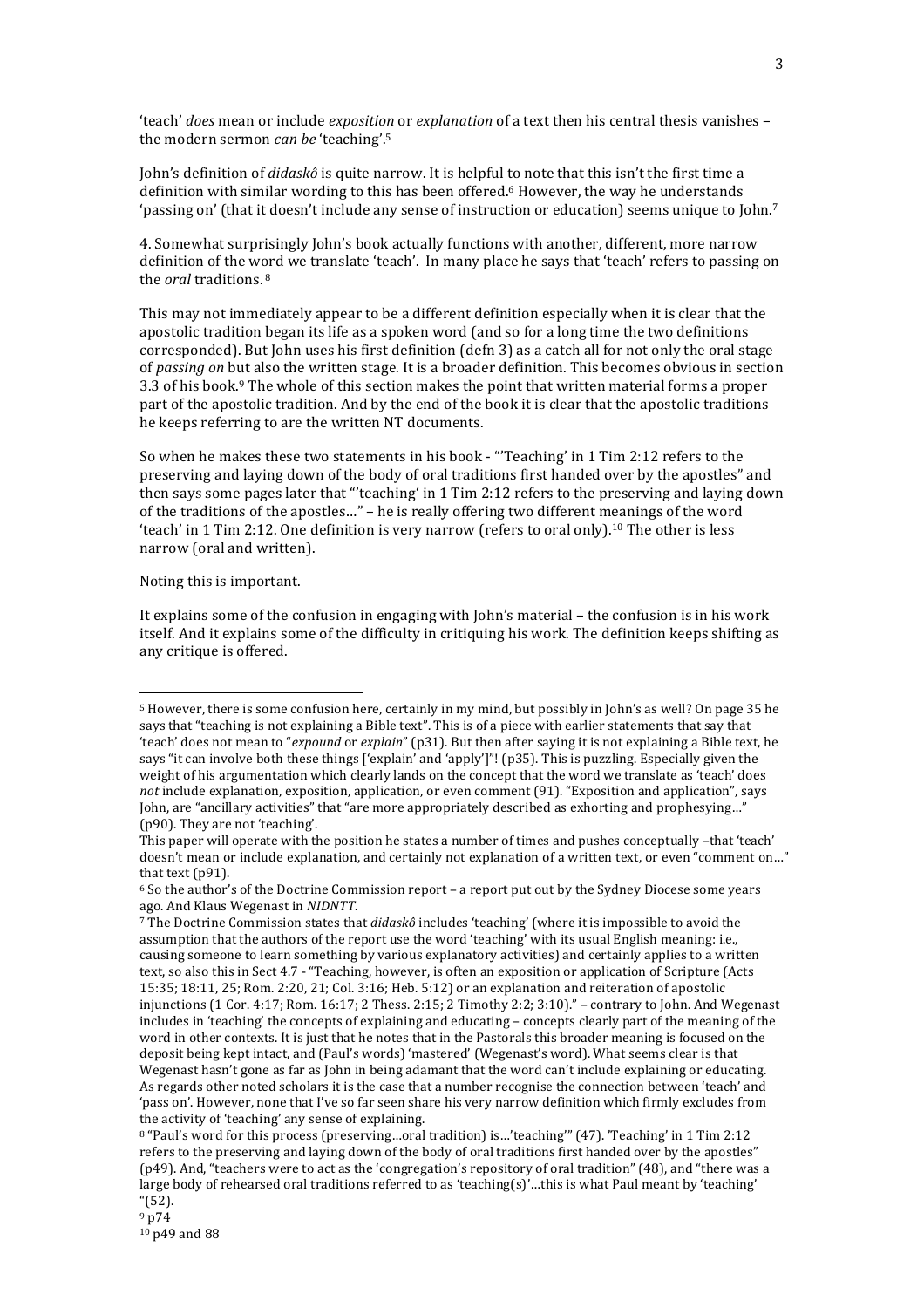Although I want to provide most of the critique for a later section it is worth noting that there are profound and necessary implications that follow if this very narrow definition is correct. If John is right that the word we translate 'teach' in 1 Tim 2:12 refers to passing on the *oral* tradition then the first edition of his book is right when it notes that no one 'teaches' today. What then follows is that Paul's prohibition no longer has relevance. That is, since no one is 'teaching' today then there is no modern speech act that corresponds with what Paul means by 'teach' and so the modern sermon is equally open to both men and women.

Now, John insists this isn't his position. And he responds with some frustration when people assume it *is* his position. But sympathy must go with these people because not only does John focus a great deal of attention on proving that 'teach' refers to the oral phase (the whole of chapter 2), he states that 'teach' in 1 Tim 2:12 refers to the oral phase, and he also wholeheartedly agrees with Packer when he makes the point that 'teaching' in  $1$  Tim  $2:12$  is a different activity to modern 'teaching' precisely because the apostolic 'teaching' was "codified in the canon of Scripture".<sup>11</sup>

#### In summary -

There are effectively three definitions being offered – one by Claire, two by John.

The first given by Claire is that the word translated 'teach' refers to a specific type of educational activity: 'the authoritative, formal, ongoing instruction of God's people, in God's truth, from God's word', so that they learn from it. The other two definitions given by John are about 'passing on traditions' - definitions that do not convey a sense of causing someone to learn - and where the definition of passing on excludes those activities that cause people to learn such as explanation, instruction or exposition (especially of a written text). One of these two is very much more narrow than the other  $-$  it is passing on the traditions where those traditions are oral.

It is important to note, as we analyse these three options, the similarities and differences between them. One similarity; two differences.

The similarity – both are concerned with the movement of content – from one person to another.

The first difference - the content being passed on is different.

Claire's content is broader than John's. It includes John's (that the apostolic deposit is the core content of the teaching) but also allows that the word translated 'teach' will involve communicating content from the OT as well.

### The second difference - **they differ with respect to** *how* **that content moves from person to person.**

For Claire, the content of God's word (broader content) moves from one person to another by an educative process. The content is *taught*. It may include repetition (as per John) but also acknowledges and expects explanation and instruction as a constitutive element. The purpose (and intended result) is that the hearers *learn* the content.

John's two definitions (one more narrow than the other) confine themselves to a process that is by (only and exclusively) repetition of a fixed body of information, where the purpose is the preservation of the content. He explicitly states that the activity referred to by the word translated 'teach' does *not* include explanation as a constitutive element – certainly not of an existing written text, but probably also not of a spoken word. To 'teach' for John is simply to lay down by saying and then repeating a body of words, where the purpose is the preservation of the content, not that the hearers *learn* the content. It is effectively identical in meaning to the term we translate 'delivered' (or 'pass on' or 'lay down' *paradidômi*) and relates directly to what's called its correlate (the response you have to what has been 'delivered') – 'receive' (*paralambanô)*.

With this groundwork in place, it is possible to more readily test each meaning.

 $11$  p80 "teaching is therefore a 'different exercise today [ie, not the kind of exercise prohibited by Paul]'. John then says "...I wholeheartedly agree..."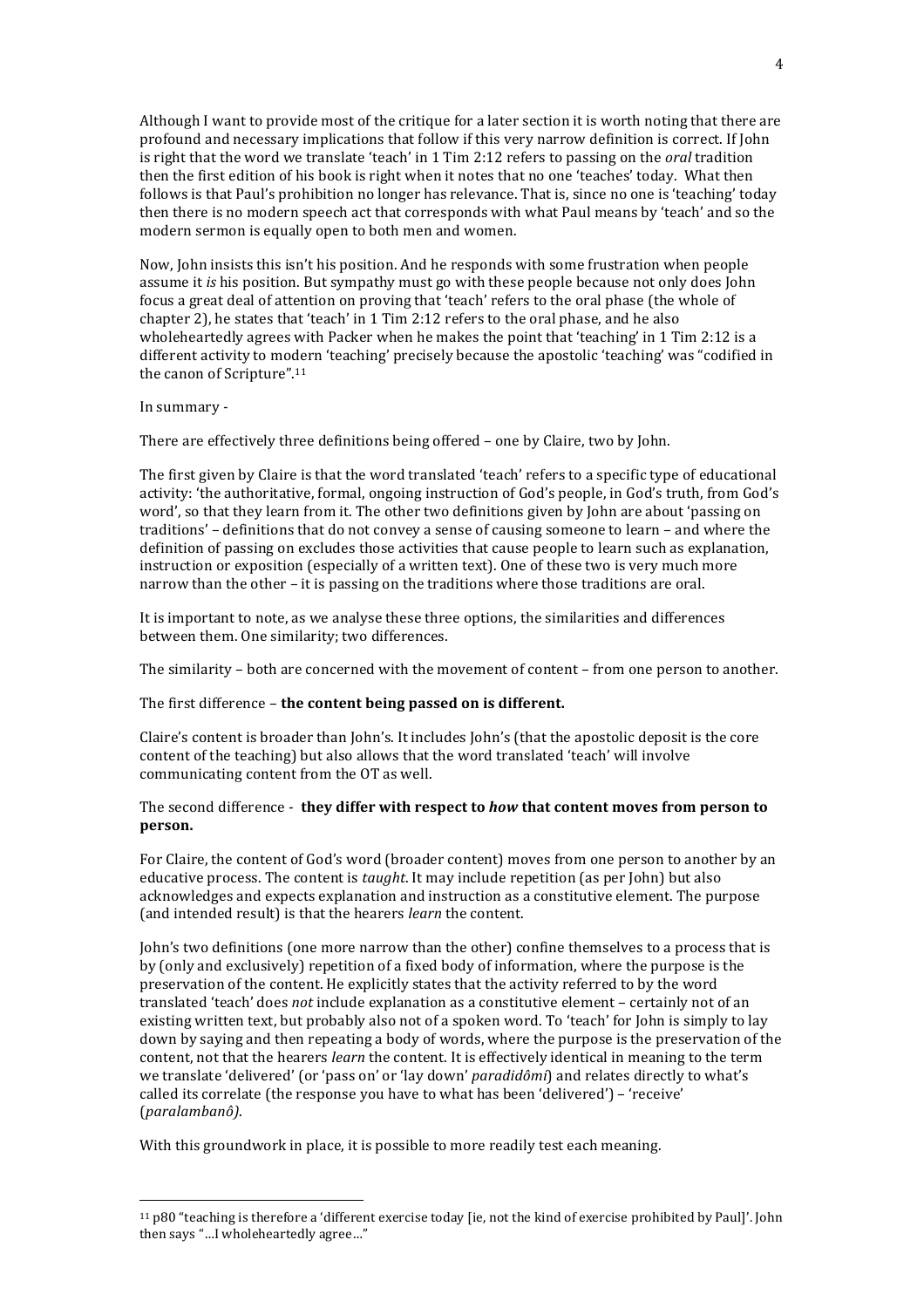## b. Looking at the Evidence

What follows is a consideration of *didaskô* in a number of its biblical contexts. This is only a small selection of evidence.

Perhaps the easiest place to start is in what is possibly Paul's earliest letter - Galatians.

In Gal 1:12 Paul speaks about the source of the content of his gospel, and insists he didn't get it from any man. He says he did not 'receive it (cf. *paralambanô*), nor was he taught it (cf. *didaskô*)'.

This is a significant reference because Paul clearly differentiates between the two possible ways he might have 'got' the content. One way was by 'receiving it'. The other way was by being 'taught' it. These are clearly different ways of getting the gospel. The context and connective (the word 'nor') makes this very plain.

John deals with this verse and uses it to *identify* 'being taught' with 'receiving'. Here, he says, is evidence that the two words are near synonyms.<sup>12</sup> This is however a strange conclusion – given his reasoning elsewhere and given the context and the connective. John elsewhere makes much of the *differences* between words when they are used in close proximity. So 'teaching' is different from 'exhort' is different from 'prophecy'. This is because, argues John, Paul uses them next to each other and so he is distinguishing different speech acts. But when John comes to Galatians 1:12 he uses the proximity of these two words to make the opposite point. He says these two acts are almost identical. His own logic makes this conclusion odd.

No doubt it is entirely valid to note the relationship between these two words, as a number of commentators have done. Their close proximity, especially in the context of the transference of the gospel deposit, makes it clear that 'teaching' can be used in the highly technical realm of guarding and protecting a set body of words.<sup>13</sup> Absolutely. And helpful to see so that the first century culture better informs our reading. But, noting this relationship is not the same as requiring that the two words are near synonyms. I can help an American see that bacon and eggs are connected in the Australian psyche as twin elements of an ideal breakfast. But that isn't the same as saying they are near synonyms.

Two things make it plain that although the two words belong together in this particular context as part of a transferring of a 'set deposit' process, they are clearly different activities.

The first thing is the context of Galatians 1:12.

Paul is making an effort to draw attention to the difference between these two ways of getting an authoritative message. He wants his readers to appreciate that there was no way in which he got the gospel from men. He didn't get it one way (the 'passing on' way), and he didn't get it the other way (the 'teaching' way). He is working hard to exclude the widest possible ways of getting the gospel from a human. That is the context.

The second thing reinforces this point by connecting the two words with 'nor'. This is a word that is used to connect two *different* things.<sup>14</sup> He didn't receive it, *nor* was he taught it. The word is actually used because of the *difference* between these two activities.

This clear purpose of Paul is entirely lost if either of John's two definitions is used. Paul would end up saying something effectively tautologous and far narrower than he intends.<sup>15</sup>

 $12$  p50 commenting on Gal 1:12 John says "For Paul, then, to be 'taught' is a perfectly apt alternative term for 'receiving' the traditions about Jesus".

 $13$  So John's blog post at sect 2.1 - http://www.johndickson.org/blog/women-sermons-bible7

<sup>14</sup> See e.g. Matt 6:20, James 3:12, Rev 5:3, etc.

<sup>&</sup>lt;sup>15</sup> It is very odd in John's recent writings that he offers something that seems to contradict his own thinking in his book on this verse. That is, he now says that 'handing over' isn't a way of giving a message. It is now a broader umbrella term under which either evangelizing or teaching sits (sect 2.3 at http://www.johndickson.org/blog/women-sermons-bible7).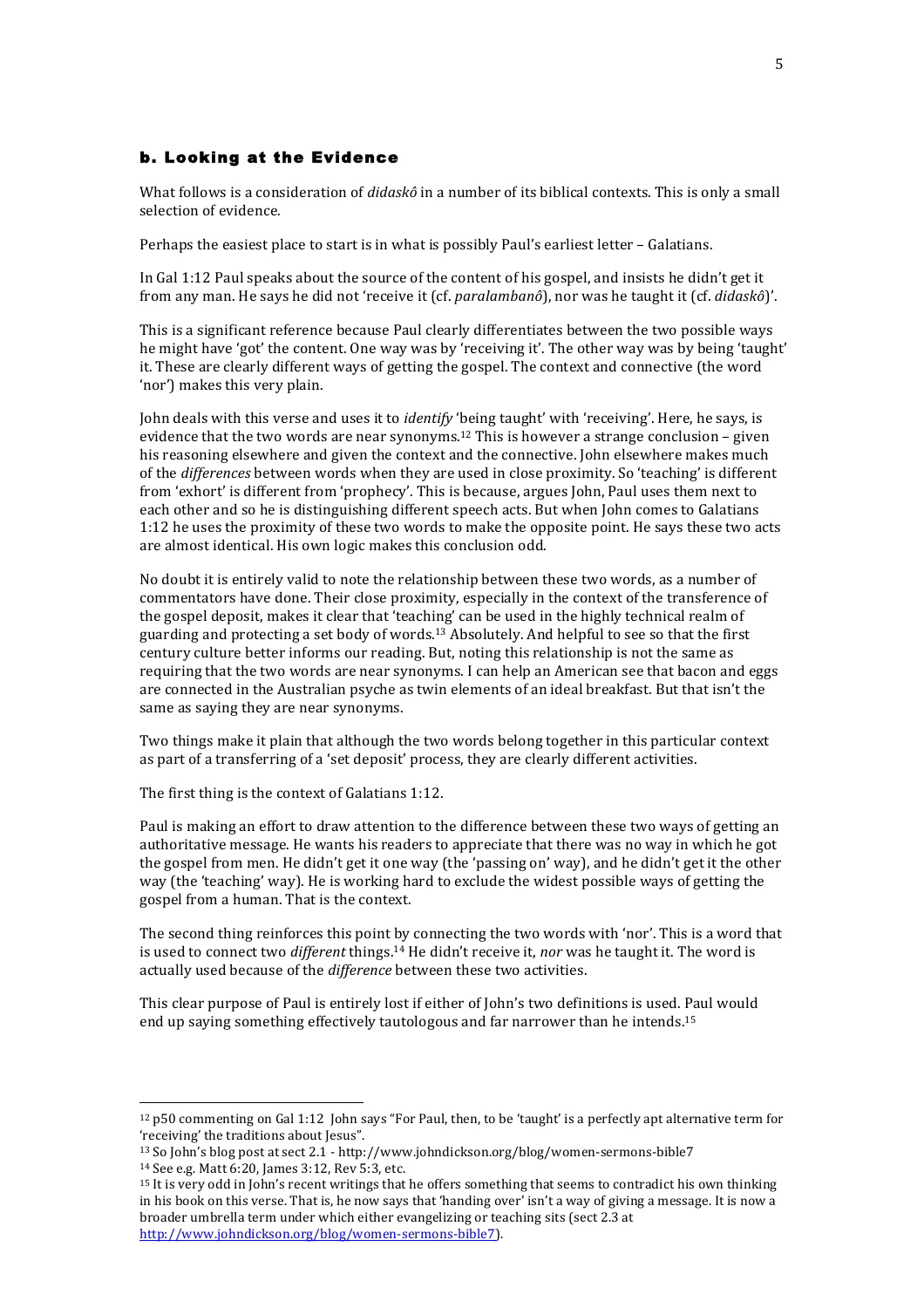The word we translate 'teach' *isn't* as narrow as John insists. It is certainly concerned with the same *content* as the 'pass on'/'receive' words. It is concerned with transferring the tradition of the gospel (as so many scholars note). But it is differentiated from the 'pass on'/'receive' language by the way that content is moved from one person to another.

Paul didn't have the content told to him by way of repetition ('delivered' – the way a Pharisee might have passed on traditions). And he didn't have it communicated to him by way of explanation or instruction (taught). He didn't receive the gospel by either way.

This is a significant reference because as Galatians is possibly Paul's earliest letter and the one closest to his previous life as a pharisaical Jew, if there was ever a time in Paul's writing where 'teach' might be used in the sense proposed by John which is that it is effectively the same as 'pass on' (*paradidômi*) then this was it – especially given John links his definition to rabbinical practice.

Other NT references make John's definitions hard to maintain. There are many occasions more broadly where the word translated 'teach' is used clearly in the context of instruction that *educates* the learner and cannot be reduced to merely repeating a set form or words. It is certainly the case in the gospels. Jesus 'taught' on numerous occasions (ie  $-$  Mark 12:35; same word used by Paul in 1 Tim 2). His teaching was full of explanations, illustrations and applications. He even used Bible text for his teaching. It is fair to say that our word 'teach' is a perfect expression of the greek work *didaskô* at these points. The word is about instructing the learner by various means. When you come to Paul it is clear that on numerous occasions he uses the word in a similar way. He speaks of the need for all believers to "teach and counsel one another"  $[Col 3:16]$ . He describes the things the readers of Ephesians learnt concerning how to behave as having been "taught with regard to your former way of life to put off your old self" (Eph 4:21-22). In Romans 2 he critiques the ones who "'teach' others" but don't "'teach' themselves" immediately connecting this with "preaching against stealing", and telling people not to "commit adultery" (2:21). Each of these indicates that the word we translate 'teach' in Paul isn't 'passing on a fixed tradition without explanation' (John's definition). Add to this 1 Cor 11:14 – "doesn't the very nature of things 'teach' you that if a man has long hair it is a disgrace to him?". Can it really be that 'teach' in this context means 'repeating a fixed tradition'? Doesn't it rather make better sense to say the word 'teach' has the more normal meaning - instruct someone so they learn.

Demonstrating this more natural meaning of *didaskô* doesn't demand that there might not be a specialized use in some particular context - say in the Pastorals, or that the word can't have a narrower *application*. But it does shift the burden of proof from assuming that it must only refer to John's very narrow definitions. When we come to Paul's very particular command in 1 Tim 2:12 we do it aware that the word *didaskô* had a very well attested natural meaning in the first century – which was very much like our word 'teach' – although it certainly applied strongly with a very special content that was to be guarded, secured and protected.

Is there evidence in the Pastorals that the word *didaskô* continues to be used in its natural meaning – transfer information in ways that include instruction and explanation – although applied to specialized content?

There are a number, but to see that this is so a word of explanation is required.

What happens if the word 'teach' has as its object a written text? That is, what if the thing being taught was something written down?

This would diminish the validity and relevance of 'teaching' as John defines it. And reduce it to an activity we have another word for.

John is offering a thought experiment. He is trying to get us to enter the first century world and see a state of life we find hard to sense – a world without Bibles, where access to the authoritative tradition is only via a person's memory of that tradition. How do I know the words of Jesus? Or his apostles? The authorized receptacle of them (the 'teacher) can share them with

The problem with this is that Paul doesn't seem to think so. He says you can receive or be taught a tradition. That is, there are different ways you can transfer a 'tradition' – via 'handing it on' or 'teaching'. But this doesn't make the two ways near synonyms, as John keeps trying to insist.

<u> 1989 - Johann Stein, marwolaethau a bhann an chomhair an chomhair an chomhair an chomhair an chomhair an chom</u>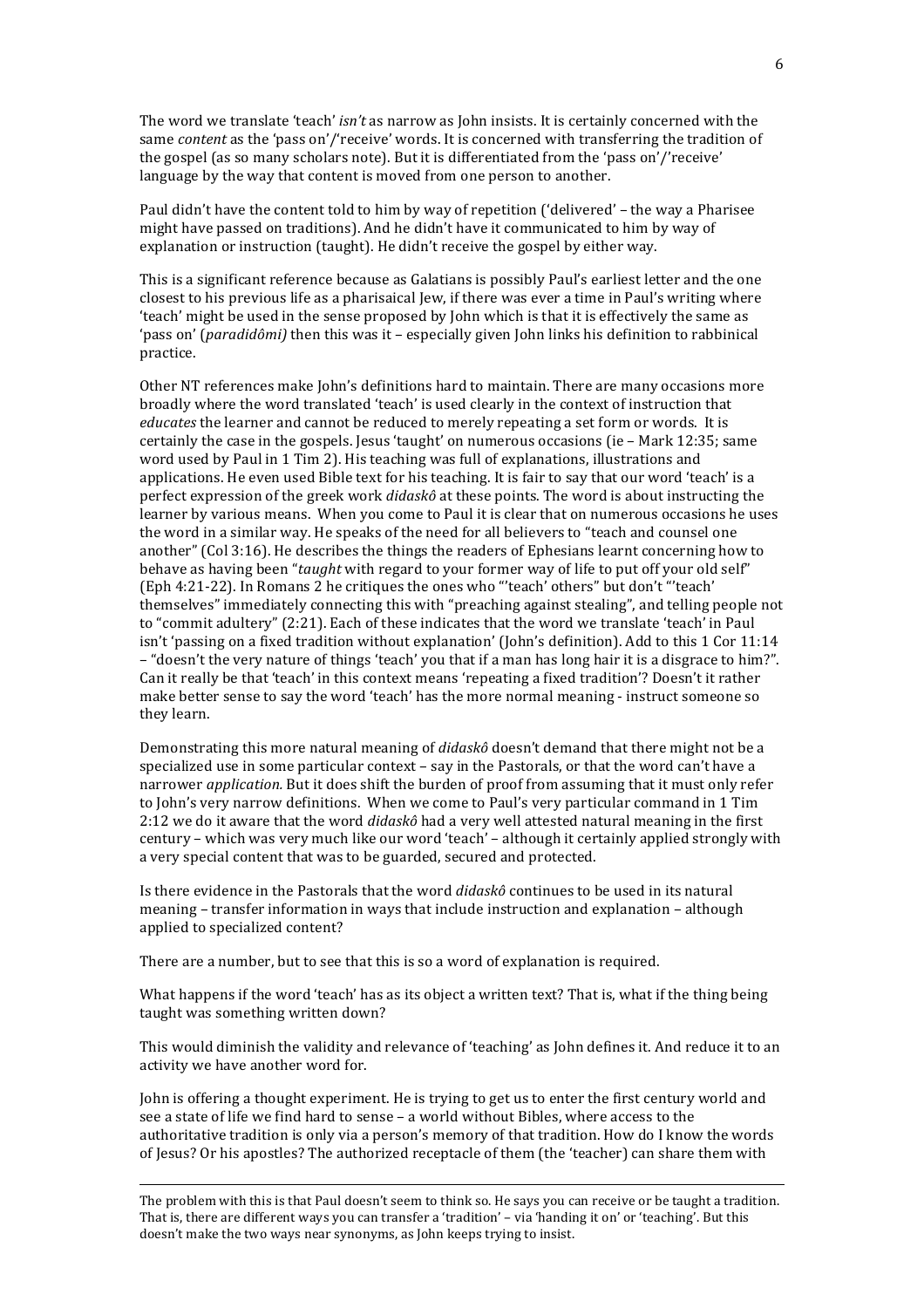me. That person's function is profoundly and uniquely important, and authoritative. He speaks the words he has been given. And when he does this he is 'teaching'.

What happens though when the authoritative deposit is written down? And people have access to it? The role of the teacher (as John defines it) diminishes and then necessarily disappears. It is obvious why this must be so. If 'teaching' is as narrow as John suggests then when its object is a readily available written text the activity of teaching is nothing more than repeating that set of words. We have a word for that activity  $-$  it is reading.

Reading is good, especially when the thing being read is the word of God. But Paul makes it very clear that reading is a different activity to 'teaching' when he distinguishes them in 1 Tim 4:13. And John himself says that teaching can't "be equated with reading".<sup>16</sup>

Now, the vast weight of John's material is focused on seeing how teaching might operate in a non-Bible context, in the oral phase of church history. The weight of his work is there because it is only there that his definition for 'teach' has legs. As soon as the tradition is written and that written deposit is spread, the role of the teacher (as John defines 'teaching') becomes largely equivalent to reading. The teacher is now very much less than the authorized receptacle John's definition for 'teaching' defined him to be. In fact, that dimension of his authority has gone entirely. That authority now resides in the written deposit, and the relevance of Paul prohibition in 1 Tim 2:12 disappears entirely. The logic is inescapable – as J.I.Packer notes (with John's eager approval).

But if it could be shown that the content being 'taught' is a written text, *and that Paul saw it that way*, then it is very hard to maintain that Paul meant by 'teach' what John says he meant. Paul would be saying that a 'teacher' merely reads or quotes a text – and this is the thing he doesn't permit a woman to do! John in fact ends up saying that our contemporary 'teacher' is teaches when "the NT is read or quoted".<sup>17</sup> This is a necessary conclusion given his definitions but one that fits very awkwardly in the first century setting where Paul clearly distinguishes reading from teaching.

This fact hasn't escaped John which is why  $(I$  dare say) he works hard to show that the following two references in the pastorals don't really read the way we might naturally read them.  $18$ 

Start in Paul's second letter to  $Timothv - 2 Tim 3:16$ .

On the basis of the Scriptures being 'God breathed' Paul tells us that they are therefore 'useful' for a series of activities – activities that include 'teaching'. A plain reading of this text will naturally lead someone to imagine that the object of 'teaching' is a written text - the OT certainly and very likely a series of early NT letters. It seems obvious that because these documents are God's very words they are useful as the content that would be taught by the one who 'teaches'.

If this plain reading is correct then, on the basis of the logic above, the pastorals themselves indicate John's definitions don't work.

This problem is obvious to John, who works to remove any sense that the object of 'teaching' is the words of a written set of scriptures. The way he does this is by insisting that the word 'useful' doesn't mean 'used for'. He says that Paul wasn't suggesting the written texts were to be used as the *content* of the teaching, but rather were 'useful' in developing an ability to do a separate activity, related to a separate body of material. According to John the written text of the OT is

<sup>16</sup> p64.

<sup>17</sup> p78

<sup>&</sup>lt;sup>18</sup> John appears to try to avoid the conclusion that 'teaching' ceases once the deposit is written by rejecting the notion that transmitting the deposit requires a 'verbatim' hand over. For him it need not be exactly word for word. But this qualification is a distinction without a difference.  $(3.2)$ http://www.johndickson.org/blog/women-sermons-bible7). 

Whether exactly word for word or largely the exact words, in its best expression this activity would aim to pass on the words as exactly as possible. And if the 'teacher' were able to remember exactly the words he received he would necessarily pass them on verbatim. These words were and are after all the very words of God – down to the tense and number– Galatians 3; Mark 12).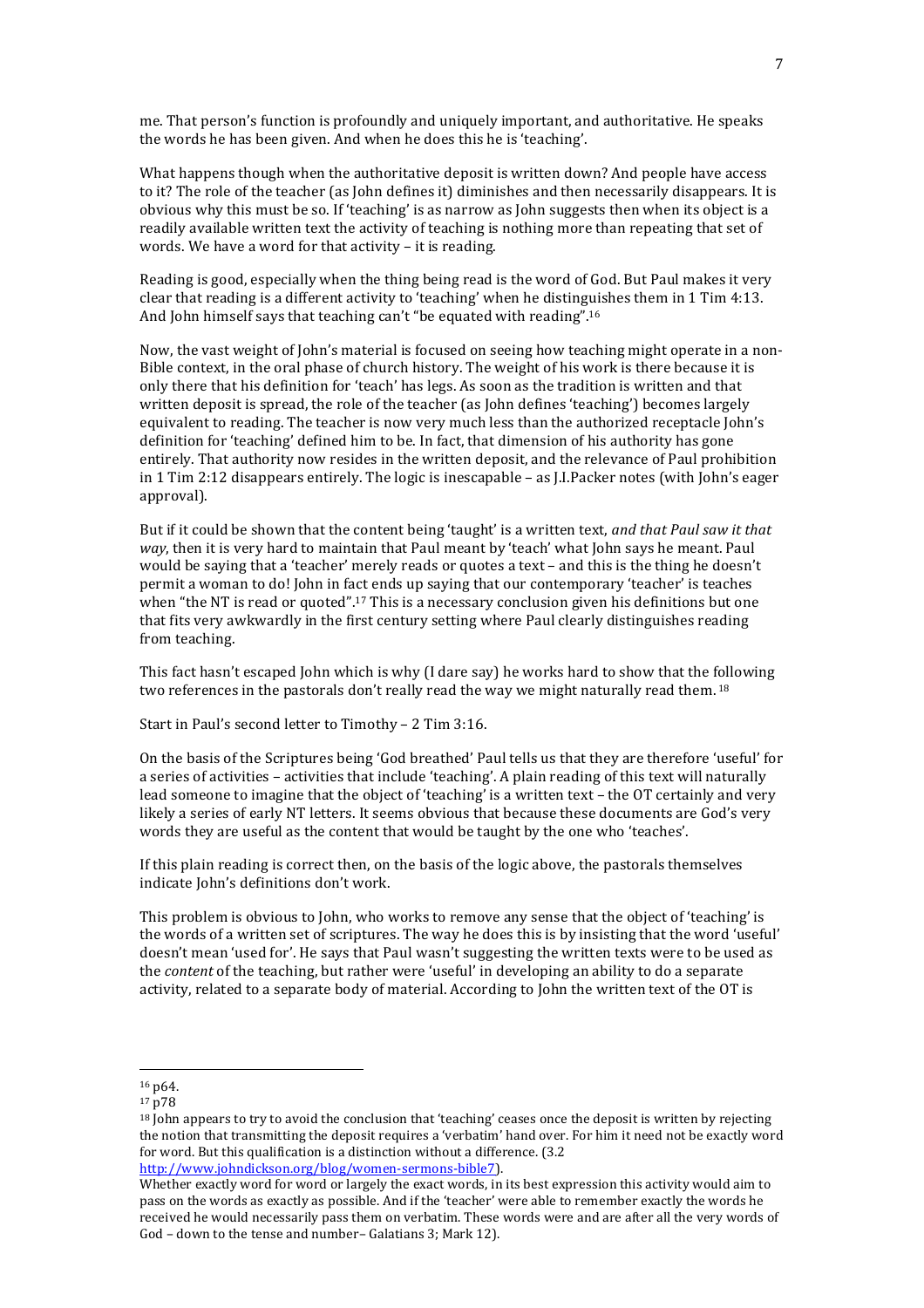useful in that it helps Timothy know how to pass on another body of truths - the apostolic deposit.<sup>19</sup> This is at best a strained reading.

What makes it clear that it is strained beyond reason is the connection between 'useful' and the other activities Paul lists. The point here is that whatever connection exists between 'useful' and 'teaching', that same connection must also apply in the same way to each of the other activities.

Take 'correct' for instance. Is it the case that the OT (and very likely a number of NT documents) is only useful for 'correcting' in that it helps you know how to do it, rather than being the *content* that is used for correcting? This seems not only an odd conclusion but counter to the examples we have in the NT. That is, we have a number of occasions where Jesus corrects people, and he does it by using the OT. Some immediate examples come to mind – he quotes Exodus 3:6 to correct the Sadducees in Mark 12:18f. He quotes Genesis 1:27 and 2:24 in Mark 10 to correct the Pharisees. Again in Mark 12:35 he uses Psalm 110:1 to offer a correction to simplistic notions of the Messiah current at his time.<sup>20</sup> On these occasions he takes a verse from the OT and uses it to correct his opponents.

It is important to note too that on these occasions he uses the language of 'Scripture' - "you do not know the Scriptures..." (Mk 12:34), and also includes the fact that these words used for correction are inspired by the Holy Spirit - 'David himself, speaking by the Holy Spirit, declared...' (Mk 12:36).

Paul in 2 Tim 3:16 then uses this same language, the language of 'Scripture' and the concept of divine inspiration to ground the usefulness of the word of God for correction. And of this means this connection most naturally fits a situation where Paul intends that the God breathed Scriptures are actually used for correction, just as Jesus used them, rather than that they help people know *how* to be able to correct – using some other content, like the apostolic deposit.

It fits best to see the material that is identified as God's breathed words as being the content *used* not only in 'correction' but also therefore in 'teaching'. It is *this* content that is the object of the teaching activity - because it is God's very word.

If 'teaching' is fundamentally nothing more than passing on the deposit of words - without addition, subtraction or explanation – then the 'teacher' of these written documents is merely getting up before everyone and 'reading or quoting' these documents. In John's words they 'teach' "whenever the NT is read and quoted".<sup>21</sup> This is clearly *not* what Paul had in mind.

Further, this breaks the hard distinction John has established between 'teach' and 'expound'. If the above analysis of 2 Tim  $3:16$  is correct then it is simply wrong to insist that 'teaching' cannot include, as a constitutive element, explaining a text. It may not be all that Paul means when he uses the word in 1 Tim 2. But it is simply wrong to exclude the possibility that 'teach' involves explaining what a written text means when Paul expects that a written text (the OT and other letters) will be the content used in 'teaching'  $(2$  Tim 3:16).

Consider another reference in the Pastorals - 1 Tim 4:11.

Paul says, 'command and teach these things'. What things? The things that Paul has written and perhaps even his whole letter. Timothy is to 'teach' these things as well as command them. If this is to be a different activity than 'reading' Timothy must do far more than John's narrow definitions allow. That is, he must not only say what Paul said, but also explain its meaning  $$ instruct people so that they not only understand what Paul said to Timothy, but also 'master' it and so be in a position where they can understand the commands that follow.

John certainly engages with this text. His understanding of it is that the written text being 'taught' was a private letter that only Timothy had - hence it could be said that Timothy was truly the 'authorised repository' of the deposit Paul had given him - no one but Timothy had it.<sup>22</sup> He would suggest that Timothy's 'teaching' was far from simply reading something everyone had sitting in

 $19p61,62$ 

<sup>&</sup>lt;sup>20</sup> Note too that this is described as 'teaching'. Here an OT text isn't merely repeated but it is surrounded with explanation and instruction.

<sup>21</sup> p78

<sup>&</sup>lt;sup>22</sup> "...this piece of personal correspondence...". p76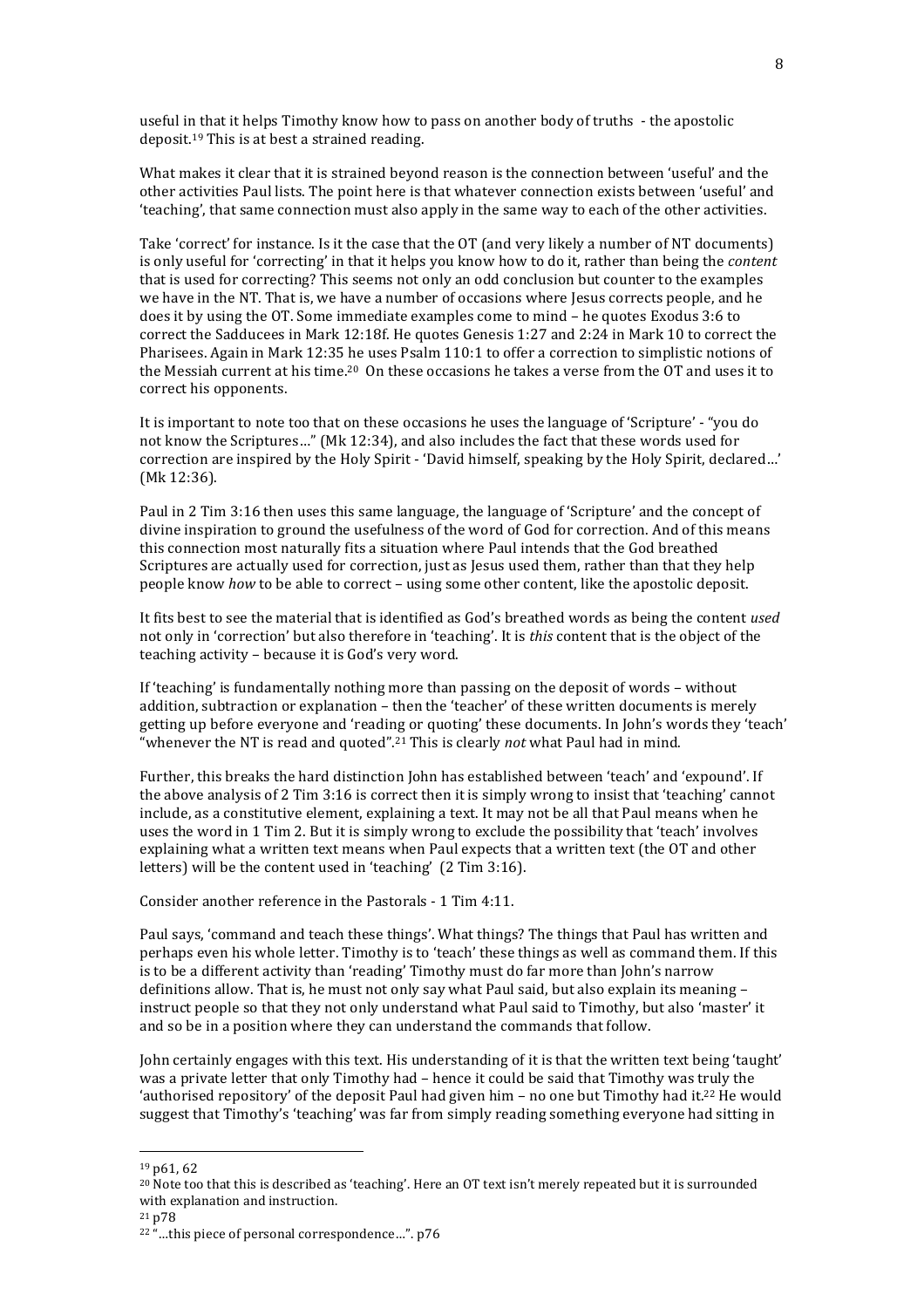their laps. Timothy had it stored up in his mind to bring out accurately where needed. He could 'teach' it – pass it on intact. And this wasn't simply 'reading' because only Timothy had these words.

The difficulty for this is the fact that we have clear evidence that not only did Paul's letters end up publicly available but he planned and expected that they would end up read out in churches. Colossians 4:16 says exactly this – 'when this letter has been *read* among you...'. That is, when he wanted them to pass on the words he had given them in written form, he says 'read' them. There is evidence in the Pastorals themselves that this common expectation for Paul's other letters, and something that Paul saw regularly happen with his letters, was Paul's expectation for these particular letters. Of particular note here is the use of a plural 'you' at the end of Titus (3:15). Paul's final greeting assumed a broader audience than just Titus. For John's proposed definitions to stand it needs to be the case that these letters *weren't* to be spread more broadly than the first recipients, and that Paul assumed they wouldn't be. This is a very big call.

John seems to have a way around this kind of conclusion. He appeals to what he calls the constituent element of meaning and other non-constituent activities. That is, he says the constituent element of 'teach' is 'passing on' without explanation or exposition. But then acknowledges that 'teach' may also include explaining without it suggesting his narrow meaning is wrong. This allows him to deal with uses of 'teach' that must be more than his narrow meaning allows, whilst still insisting that Paul in 1 Tim 2 only excluded John's very narrow understanding of 'teach'. But at what point does the fact that 'teach' regularly includes explanation of a written text force you to own that its constituent meaning must actually be broader than you've said it is?!

It seems clear that the word we translate 'teach' was applied by Paul to already received written texts and yet he clearly wasn't suggesting they just read those texts. This must obviously mean Paul's understanding of 'teach' was very different from merely reading. 'Teach' for Paul no doubt included 'passing on' the traditions that were written – repeating them, restating them, speaking them from memory. It was an activity that aimed to achieve something of what *paradidômi* sought to achieve (transference of content). But it couldn't have been as tightly narrow as John insists (transferring content without explanation).

### Now we finally come to 1 Tim 2.

John offers this statement – "there is nothing around these verses that requires that 'teach' means anything other than 'laying down..."".<sup>23</sup> Remember here that for John the concept of 'laying down' cannot include 'explanation' as a constitutive element.

But there is something around these verses that at the very least suggests a different meaning for 'teach' than 'lay down' and certainly most naturally fits with Claire's more inclusive definition. This is obvious if it is clearly understood that the difference between John's proposed meaning/s and Claire's is the *outcome* of the speech act. That is, if John's proposed meaning is a 'repeating' activity', if it is purely laying down a set of words, a technical term for 'passing on a tradition' (nearly synonymous with *paradidômi)*, then the outcome won't be that someone 'learns' but rather that they 'receive' what is spoken. This is a very well accepted pattern in the Bible. When someone 'passes on' a tradition the activity that correlates with 'pass on' is 'receive'. Conversely, the proper response to 'teaching', or the thing that correlates with it, is 'learning'. This is because 'teach' at root is an educational activity (which may also include repetition). Indeed, in recent writings John reaffirms this very well known pattern.  $24$ 

 $23$  p70, or 'deliver'/'pass on'.

<sup>&</sup>lt;sup>24</sup> John notes this a number of times in recent writing - "The word "learn" (manthanõ) is, as *WSB* also notes, the usual correlate of "teach" (*didaskō*)"; "The word "learn" (*manthanō*) is...the usual correlate of "teach", just as "receive" is the typical correlate of "hand over"." (http://www.johndickson.org/blog/womensermons-bible7). 

John repeatedly notes this whilst trying to demonstrate that 'learn' can also be used in the context of traditioning activites - such as 'hand over', etc. However, all he demonstrates is that a tradition can be taught and so learnt. He doesn't demonstrate that 'passing on' (as he understands that activity) will mean a person 'learns'. And so again, the burden of proof rests with John's position. If he is right in saying the usual correlate to 'hand over' is 'receive' (everyone agrees) then the fact that 'learn' corresponds to 'teach' in 1 Tim 2:12 remains a very powerful testimony to the kind of activity 'teach' is. It is far from as narrow as John proposes.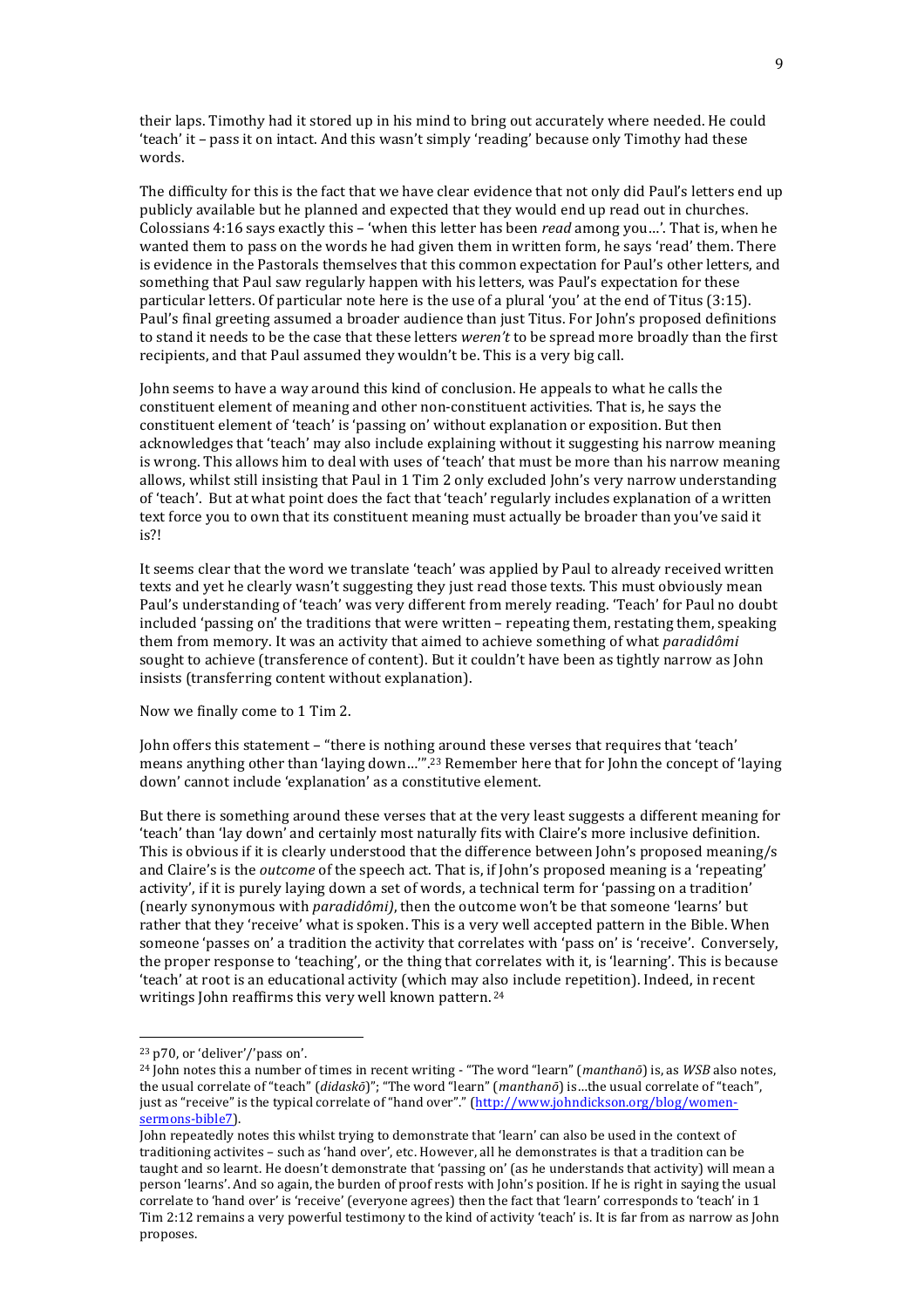When you come to 1 Tim 2 Paul makes clear that the outcome of the activity we translate as 'teach', which only properly appointed men are to do, is 'learn'.

This fits most naturally with Claire's proposed meaning.<sup>25</sup>

Teach' in 1 Timothy 2 may not be as broad as any activity that leads to another learning something. But neither is it a completely different activity with a focus on the content rather than on the learner.<sup>26</sup>

When a number of the other key texts are considered in Paul's writings it becomes difficult (I think impossible) to hold that Paul meant the narrow definition John insists Paul meant in 1 Tim2 (or elsewhere). John's presentation appears to build towards his conclusion, until each part is considered with some care. Then it becomes obvious that the conclusion isn't warranted by the pieces. 

The word translated 'teach' simply doesn't sit very well when John's very narrow definition is imposed on it. It certainly can't *mean* 'passing on the oral tradition' although it no doubt included attention to the oral deposit for many years. And it can't *mean* 'passing on the apostolic deposit' if what is meant by 'passing on' is an activity that had no room for educative processes at its core. Besides, if it was as narrow as John suggests then once the apostolic word is written down 'teach' becomes synonymous with 'reading', something Paul himself clearly distinguished from 'teaching'.

Despite the fact that John's definitions fail to fit in key contexts, understanding the similarities between Claire's meaning and John's two meanings explains why John's meaning seems to fit in some texts – and it undeniably does. This is because the word translated 'teach' is often used in the context of communicating the apostolic deposit (though not only or exclusively - one point of dispute) and so John's meaning appears to fit those contexts where the focus *is* on the apostolic deposit. However, it doesn't fit all and every context because the word 'teach' operates with a broader content (God's word, not just the apostolic word) and more importantly in a different way (educative, not just repeating). Hence it would be wrong to say that the activity prohibited by Paul in 1 Tim 2 only relates to the 'passing on of the apostolic deposit' - where 'passing on' only and purely means giving the words verbatim 'without explanation ...'.

## Part 2. Secondary pastoral issues

### a. More teaching. Not less

 

Much of the driver of this discussion has been the desire to identify where the contemporary sermon sits within the framework of the Bible's teaching. Where does it sit? Is it 'teaching'? Or is it some other speech act, which all godly and gifted people can properly share in  $-$  both men and women?

Posing the question like this unhelpfully skews the discussion in many ways. It begins with our contemporary activity called 'a sermon' (actually, no, it begins with a particular person's experience and perception of this activity called 'a sermon') and seeks to place this activity (or at least this person's perception of the sermon) within the Biblical framework.

 $25$  Claire spends considerable time on this exact issue in her chapter 'Unchanged "teaching"' - sect 4(b). She notes particularly the parallelism that exists between vs11 and 12. That is, there is a corresponding negative in  $v12$  for each positive of  $v11$ . A woman must 'learn' is paralleled with not 'teach', and she must learn in 'quiet and full submission', is paralleled with the corresponding prohibition on 'authority'. Noting this strengthens the point considerably. Whatever 'teach' is, it clearly results in learning, not merely receiving.  $26$  In addition to this is of course Paul's related command in 1 Tim 2. Paul prohibits a woman exercising 'authority' over a man. Yes, there is debate over whether this part of the command is additional to the prohibition on teaching or whether is defines 'teaching'. John lands on one side but notes that for him the arguments are not conclusive, and could go either way (he draws attention to this to make the point that his view works for either conclusion). However, that it can at least be noted the argument is inconclusive is I believe profoundly important for the pastoral application of this command of God.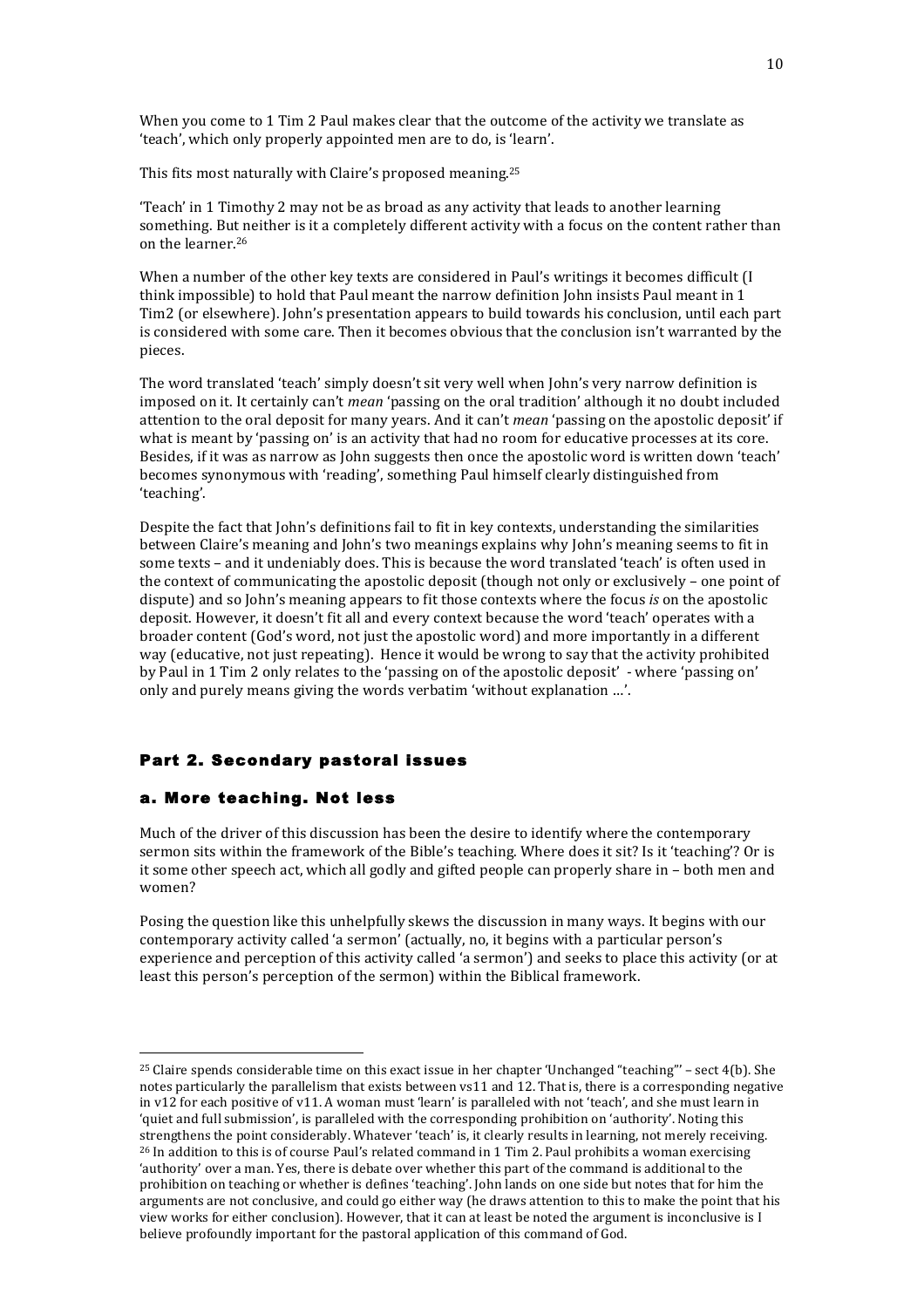A far more appropriate way to proceed is to work from first principles – *biblical* first principles. Put aside the contemporary practice we call 'a sermon', and ask the more fundamental question – what speech acts do we want or need when God's people gather week by week?

Christians ought to be gathering far more often than once a week, of course. But if we are limited to only that one meeting each week, what speech acts do we want to ensure happen?

Would we want the thing Paul calls 'teaching' to happen every week? Or would we be content that it only happened sometimes – say two or three times a month, or perhaps *less*? Perhaps for the purpose of giving room to having a speech act that a woman can perform? Would we be content, as John is, to assert that "teaching" is emphatically "not the typical Sunday sermon"?<sup>27</sup>

The way these questions are answered might actually reveal a person's judgment of the relative importance of two possibly competing values. On one hand there is the value of hearing the word of God taught by formally appointed teachers. On the other hand there is the value of giving the central speech act to a woman.

I can easily imagine a group of people deciding that the value of balancing the gender voice is of such importance that they would forego a 'teaching' spot regularly to ensure that the woman's voice is heard.

I would argue this is a great mistake and fails to value what is of utmost importance – hearing God's word authoritatively taught. I would further suggest that this fails to appreciate that it doesn't need to be an either/or.

The first thing to note is that the word, authoritatively taught, is too important an activity not to have happen at least every week when believers gather. Clearly this activity stood as an activity of immense importance given its prominence in the NT and the Pastorals. The only skill required of an elder is the ability to 'teach' (1 Tim 3). Timothy is to 'command and teach these things' (1 Tim 4). He is to 'devote himself to the public reading of Scripture, to exhortation, to teaching' (1) Tim 4). He is to entrust what he has heard to 'faithful men who will be able to teach others also' (2 Tim 2), etc.

If we were to build our services from the ground up, we would surely see the importance of making room every week for the activity of teaching.

It might be that our contemporary sermons are falling far short of being 'teaching' – and might really be better characterised as exhortation. But we don't then conclude that women can and should be doing more of them. Rather, we conclude that we need to lift the quality of this speech act so that it fulfills its proper purpose in our limited time together! We should resolve that this weekly speech act *does* exercise an authoritative role in our midst, the role of not only passing on the apostolic deposit so that it is mastered but instructing us carefully and powerfully in that word (and all God's word) and laying God's word on our consciences so we might learn to honour, trust and obey our Father. This is the very thing we see 'teaching' to be in Paul's writings and it isn't limited to the pre canonical era. It is a blessing and requirement for every generation.

The second thing to note is the very obvious point that our times together don't have to be limited to only this activity. And in fact the Scriptures envisage a number of other activities as we gather. 

I share John's concern to bring to bear the gifts of men *and* women in our life together. We have many wonderfully gifted women who have much to offer in strengthening the life of God's people. At EV we have experienced profound times of edification as women have shared and encouraged, in numerous ways.

My point here though is that we don't need to choose, and ought not choose, between "hearing her voice" and 'teaching' every week.

Fundamental to our life together is the word read, proclaimed, taught. We need to ensure this happens every week. Doing this necessarily means that godly, gifted and properly appointed *men* will step up and take responsibility for this activity. But there is also room to also give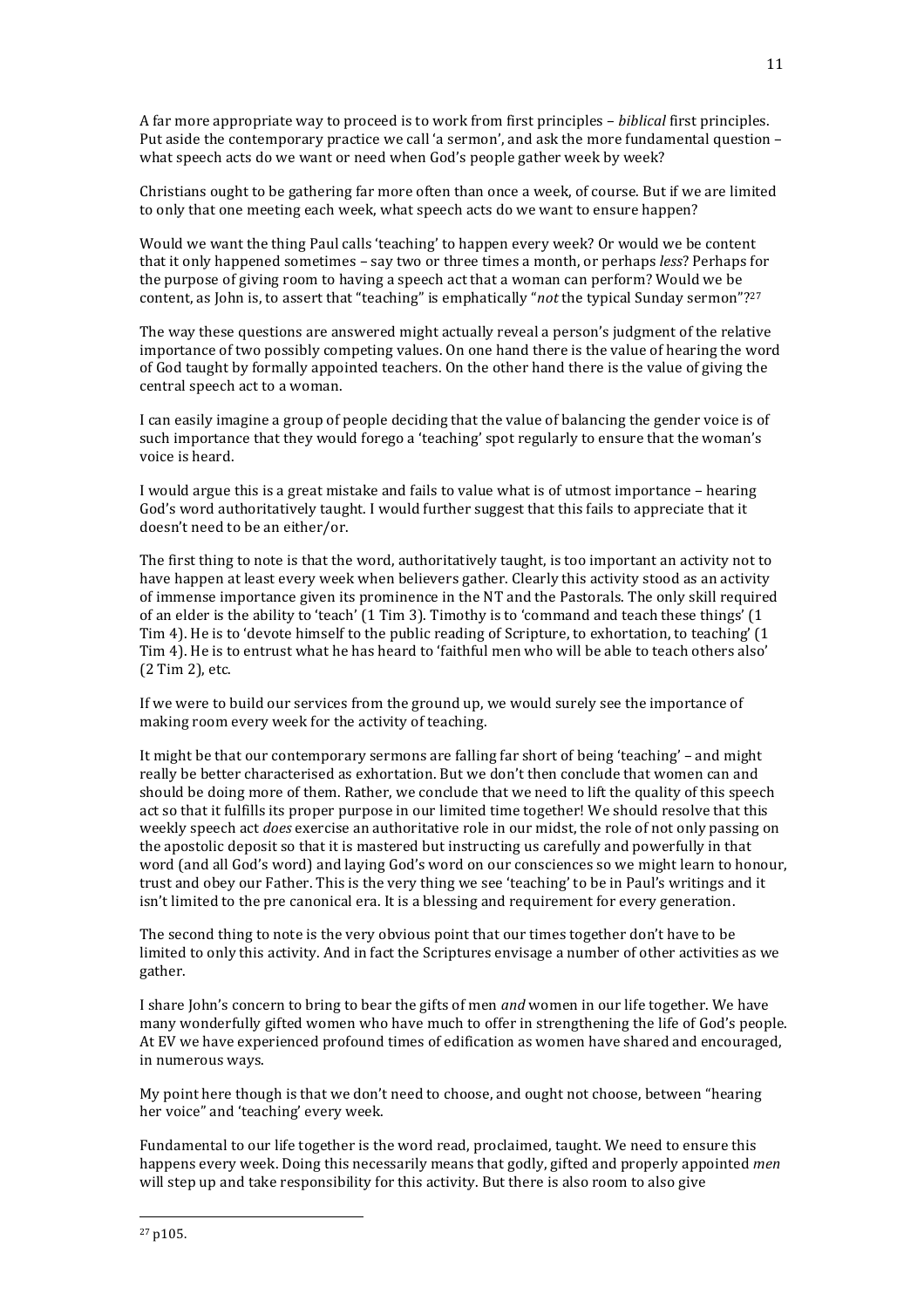opportunity for other gifted and godly voices to be heard – in exhortation, testimony, prayer, etc. These activities provide room for her voice and so the rich and proper diversity of God's people serving one another.

Not less but more teaching; Every week without fail.

## b. The pastoral setting within which we operate

This discussion isn't happening in a vacuum.

We live at a time when there is vast and deep confusion over what it is to be a man and a woman. The value of equality has morphed into 'equivalence'. For the vast majority of people in the western world, equality must mean equivalence if there is to be equality.

Into this context the biblical portrayal of men and women as equal but different has become more than just confusing to our culture, it has become offensive. Speaking from the standpoint of 25 years pastoring people it is now more difficult than ever to speak a word that suggests there are distinctive differences between men and women. And even more difficult is the suggestion that men and women might have different roles, only and purely on the basis of their God-given gender. In today's culture, I'm a hero if I say men and women can do the same things, and a villain if I ever even hint there might be differences in what we can do.

The consequences of confusion over this fundamental issue are vast. We have yet to see their full impact.

As pastors and leaders of churches we have a very great responsibility to help church communities hold clearly to our differences within the context of equality – for their good, but above all for the honour of God.

The fact is, our gender differences are clearly of great moment to God. It is right there in the beginning when God creates us 'male and female' in the image of God (Gen. 1:26–27), and through his apostles, he gives numerous instructions about the need to make these differences evident. 

Whatever you make of the meaning of the word translated 'teach' in  $1$  Tim  $2:12$ , it is clear the apostle wanted to ensure the differences between men and women were expressed within the life of the Christian community – or at least not ironed out as far as possible, which can easily become our agenda (especially as the pressure from our society to do so increases).

The teaching of 1 Cor 11 reinforces this point. Although Paul assumes that women will share in speaking in the public assembly they were to do it with clear evidence that they did it as a woman and not as a man – hence the need for the veil. Whatever you make of the significance of the veil it is clear God expects the truth of gender difference to be expressed in public gathering  $$ not ironed over and minimized as far as possible. 1 Cor 14 and the command about the silence of the woman in the weighing of prophecy adds to this point.

God clearly cares about gender distinctives and expects them to be evident within the public assembly.

This truth stands in stark tension to the community movement firmly *away* from the expression of any gender differences. It has become offensive even to affirm differences that are simple matters of fact. This is one area where God's word and our community's values are diverging massively.

How do we best serve our world in this area? By engaging in any discussion around this area with care to this larger social perspective.

I do share John's concern to bring to bear the gifts of men *and* women in our life together, and to think carefully about our understanding of God's word in this area and how it applies (as does every person I've met within Sydney Diocese). However, it would be very foolish to engage in this discussion without taking great care to the wider cultural setting within which it happens.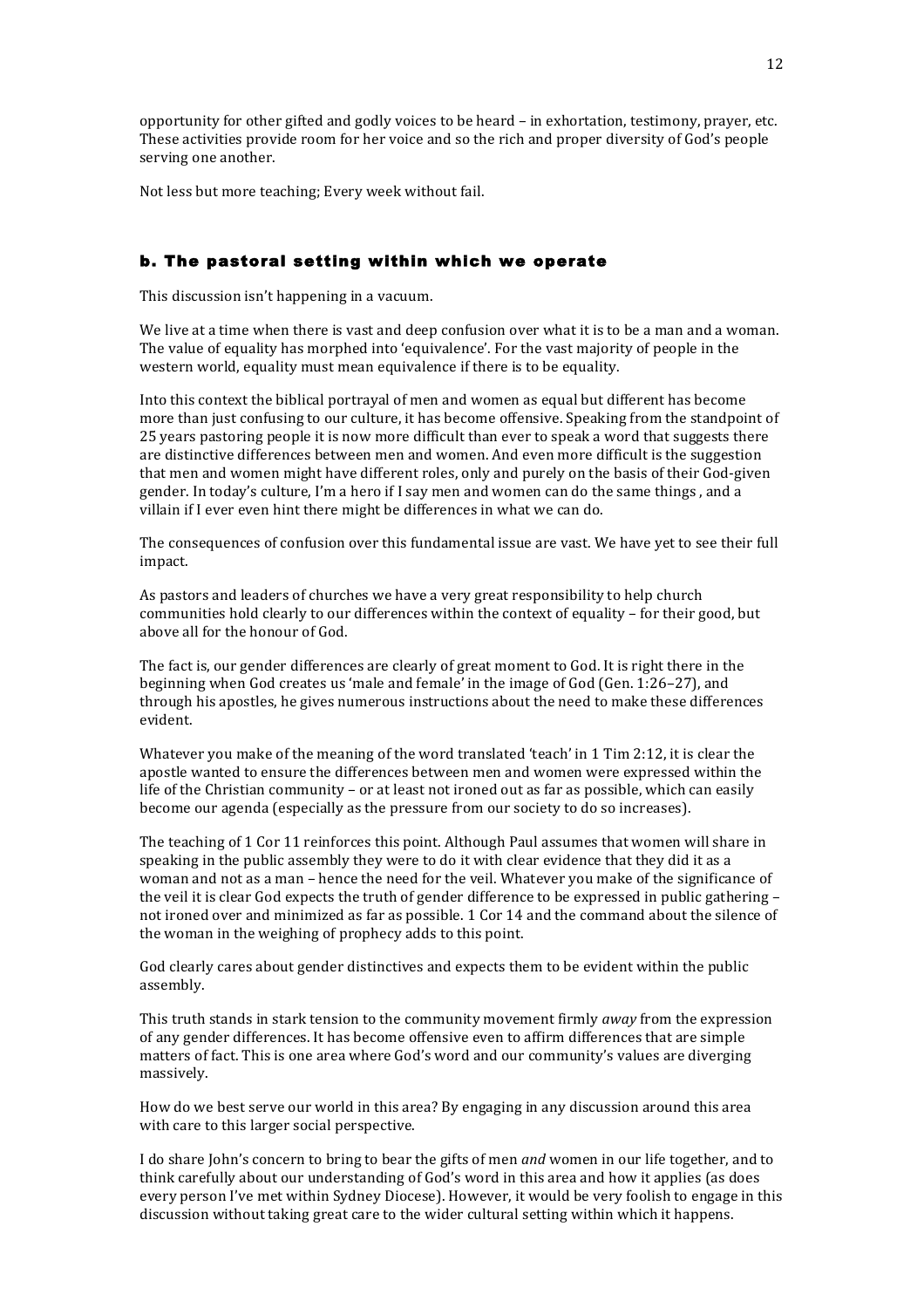For instance, if my desire to see the Bible read accurately causes me to take issue with a group's overly restrictive reading of Scripture with regard to say alcohol, I would be very foolish indeed to do this without also taking into account the current social problems around alcohol abuse, especially among the young. In my passion for a particular exegetical insight I could inadvertently stir an inappropriate license with regard to alcohol abuse. This isn't to say it is wrong to pursue a greater accuracy with respect to our understanding of Scripture, or wrong to correct our errors. Getting the Bible right is the core to everything. However, pastoral wisdom demands that I do this aware of the larger issues socially. If I did it in the context of a youth group, or a community that were prone to alcoholism. I would take great care to strengthen the case of mature and godly use of alcohol, *as* I also pursued an agenda to correct people's Bible reading.

My guess is that John sees himself doing something perfectly analogous to the above illustration. He and others clearly believe some groups are overly restrictive in their understanding and application of certain biblical commands. Allowing that that is the motive I am simply urging them (and us) to see that this activity needs to be done with a great awareness of the cultural settting we find ourselves within at present. I am actually arguing that the cultural setting we are in means that the greater and more serious issue is whether or not we can ever say a man and a woman is different and actually have different roles and responsibilities - based purely on their gender. This is especially important because the fact is the vast majority of unbelievers, and *believers* don't want there to be any evidence of difference at all.

#### This is the reality of our context.

We may have areas where we have been too restrictive (though I think John is wrong on the preaching issue). But if we ignore the wider context and engage in this discussion as if the great problem is that we are too narrow in our application of gender distinctives we will miss-step very badly.

Three observations that flow  $-$ 

1. We must work hard at not continuing to embrace practices that owe more to cultural baggage than proper exegesis. It doesn't help our cause when we are unbiblically restrictive in our thinking or practice. In this regard I applaud John's desire to think biblically about our practices with regard to our speech acts. This process can of course be painful for conservative people. it is possible to inappropriately lock ourselves into certain practices that we assume to be the mark of evangelical purity when in fact they owe more to our parent's or grandparent's culture (I don't think this is the case with Claire et al). We need to constantly reform. Which means we need people to function as reformers. Reformers can be annoying. But that is good. They can also be wrong  $-$  as I think is the case here.

2. However, we mustn't pursue reform imagining that if we can only minimize the public display of gender distinctives the world will love us and respect us and flock to hear us. I fear that this is often the motive of many (although I am not saying it is necessarily the motive of John). The question seems to be more about what will help us look more acceptable to our community and less 'off putting' rather than what will make us pleasing to the God who speaks so clearly to us in his word about the roles of men and women. We will often need to be about calling the world and our people to repentance rather than comfort.

3. We mustn't pursue this 'reforming against Scripture' process in a way that inadvertently makes it harder to fight other, greater biblical battles. If we are wrong about *didaskô* then we must wrestle over it. But as we do that we must take great care that we don't foster hostility towards a gender distinctive position, or even foster hostility towards godly Christian brethren that may appear to us to be more cautious and conservative. This is because *these* brethren are often the ones who are the only ones ready and willing to stand for critically important counter cultural positions – and have often have been for a long time. Honour them. Don't fuel hostility towards them

Creating greater hostility towards a gender distinctive position and towards brethren standing *for* this critical truth will only make it harder to deal with what is really a far greater issue in 20years time.